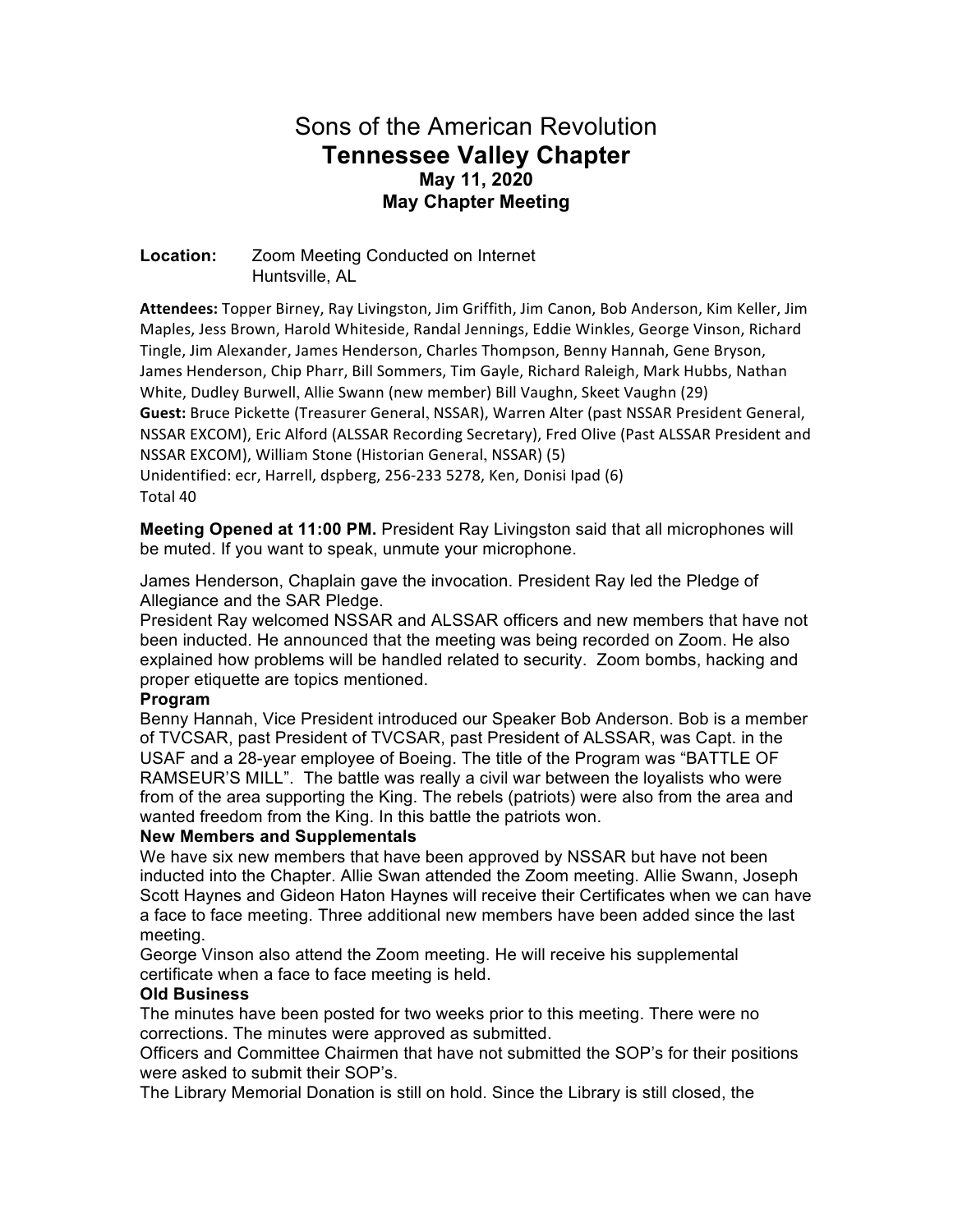Donation has not been made.

Refund checks for the Installation Banquet have been mailed. Several have not been cashed.

## **PRESIDENT'S REPORT by RAY LIVINGSTON**

This is the fourth official TVCSAR meeting (BOO and Chapter) using Zoom. This is the best way to continue Chapter functions while the COVID 19 virus health regulations are in effect. These regulations may impact schools related service projects. Thanks to each volunteer that makes the Chapter continue to function under difficult circumstances. The refunds for the cancelled Installation Banquet have been completed. Plans for the summer social are still in progress because the Churches used have been closed. Two new committees have been appointed. The US Semiquincentennial Committee will be chaired by Mark Hubbs. The purpose of this committee is to make contacts and coordinate with ALSSAR, NSSAR and others planning to be involved in this event. The event occurs in 2026. We will be ready when work begins.

Ken Michel has been appointed Chairmen of DAR/CAR. There are now seven DAR groups in Madison, Morgan and Limestone Counties. Ken will work with organizations to provide better coordination.

The ALSSAR Board of Managers will be a Zoom meeting held at 10:00 AM Saturday, May  $16<sup>th</sup>$ . Four people from our Chapter have signed up to attend.

The NSSAR National Congress plans to meet July 10-16 in Richmond, VA. Persons interested in attending must register by June 10th. Contact Ray if you would like to attend. There are twenty-five delegates from Alabama. You most likely can be a delegate. Fred Olive announced that a decision on the meeting will be made on May  $29<sup>th</sup>$ . The EXCOM will make a decision if it will be a virtual congress or person to person meeting. Warren Alter said this is an opportunity for people to attend and be a delegate to the meeting. June  $12<sup>th</sup>$  is the final date for signing up to be a delegate.

The Zoom meetings held in April and by TVCSAR were perhaps the first held by an SAR Chapter. An article has been submitted to SAR Magazine on April  $17<sup>th</sup>$ .

We hope that the public safety guidelines will permit in person meetings soon. We will be prudent in deciding to return to face to face meetings. A hybrid meeting is possible.

# **OFFICER REPORTS**

## **VICE PRESIDENT REPORT – BENNY HANNAH**

Mark Hubbs will make his presentation when in person meetings are permitted. We will have a short 15-minute speaker if the next meeting is a Zoom meeting. The Patriot Research system has inputted 280 old manual applications into the system plus 150 patriots. Gary Green has asked Benny to be the publisher-editor for the Alabama Society.

## **CORRESPONDING SECRETARY REPORT – JIM MAPLES**

We have 199 members. Ray is doing a great job with the Zoom meeting. Will be happy to return to the Library for person to person meetings.

## **RECORDING SECRETARY REPORT – DUDLEY BURWELL**

The Chapter Report has been submitted to ALSSAR. The SOP for the Recording Secretary has been submitted and Minutes for the BOO meeting completed and submitted.

# **REGISTRAR'S REPORT: MAY 2020 – RAY CASSELL**

New SAR APPLICATIONS

| Awaiting    | Applications | Mailed to | In Review | Approved | Inducted |
|-------------|--------------|-----------|-----------|----------|----------|
| Family Data | Open         | ALSSAR    | At NSSAR  |          |          |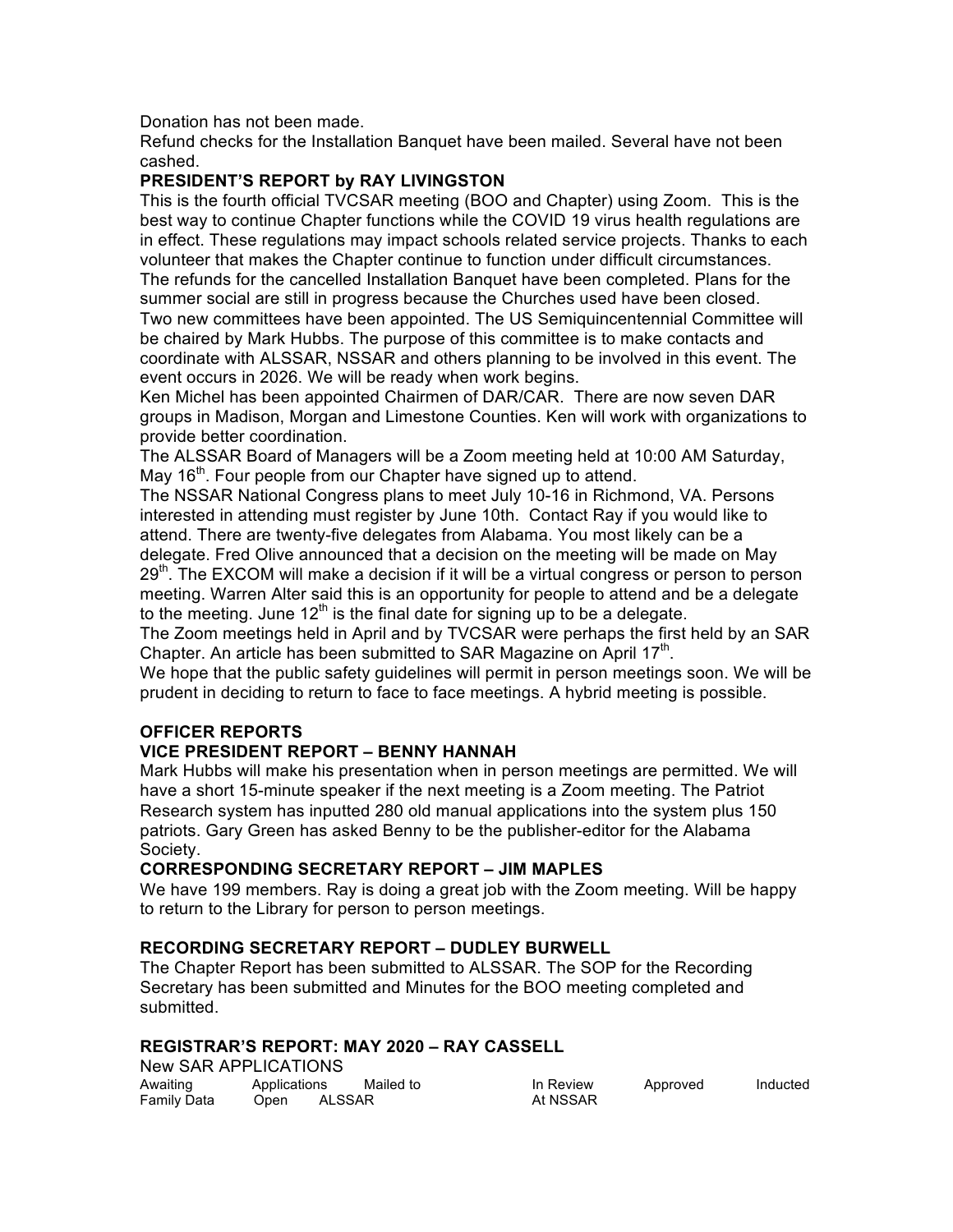| 57        | 28        | $\mathbf{r}$                  | ĥ            |               |  |
|-----------|-----------|-------------------------------|--------------|---------------|--|
|           |           | SAR SUPPLEMENTAL APPLICATIONS |              |               |  |
| Mailed to | In Review |                               | Approved     | CERT Given at |  |
| ALSSAR    | ALSSAR    |                               | Last Meeting |               |  |
|           | 6         |                               |              |               |  |
|           |           |                               |              |               |  |

Since our last meeting we have three more people that have been approved but have not been inducted. NSSAR is continuing to work on applications even with the pandemic. We now have a total of six people to be inducted as members. George Vincent's supplemental has been approved but has not been awarded.

\_\_\_\_\_\_\_\_\_\_\_\_\_\_\_\_\_\_\_\_\_\_\_\_\_\_\_\_\_\_\_\_\_\_\_\_\_\_\_\_\_\_\_\_\_\_\_\_\_\_\_\_\_\_\_\_\_\_\_\_\_\_\_\_\_\_\_\_\_\_

#### **PATRIOT RESEARCH SYSTEM – BENNY HANNAH**

The TVCSAR has now 42-43% on the manual applications that have been entered into the digital system. Looking for volunteers for entering lineage information from approved applications. You can work at your own pace.

#### **PATRIOT BIOGRAPHICAL SKETCHES**

 $\mathcal{L}$ 

There is very little information on patriots in the NSSAR system at present. Adding Biographical sketches is greatly needed.

Benny encourages you to E-mail information to him and he will input data on your patriot.

Randal asked Benny about information in his patriots file. Benny said you can access the files to determine if information you entered is present or he will work with you to determine if the information is in your patriots file at NSSAR.

#### **TREASURER'S REPORT – RANDAL JENNINGS**

There is \$10,243.59 in the checking account and \$9,345.80 in the money market account.

There are checks from the refunds and from awards to students that have not been cashed. Bob Anderson asked for a list of youth awards that have not been cashed. Randal promised to send a list.

#### **HISTORIAN REPORT – JIM ALEXANDER**

Reported that he is filing current documents in a loose-leaf binder. Documents are filed by the month. Items files so far are copies of the minutes, officer reports, SOP documents, color guard activity.

**CHANCELLOR REPORT – RICHARD TINGLE** No Report.

#### **GENALOGIST REPORT- BILL SOMMERS**

ALSSAR is taking applications. If you have a question about a new application or a supplemental, he will be happy work with you.

#### **CHAPLAIN REPORT – JAMES HENDERSON**

Jim sent a copy of the SAR Prayer Guide to Ray Livingston. It is a good style guide for prayers. Will send you a link to the document if you ask. Will promote TVCSAR on WDZY FM 101.7 Huntsville and FM 98.9 Decatur.

Jim will also be attending a Defense Group Memorial Press Release meeting at the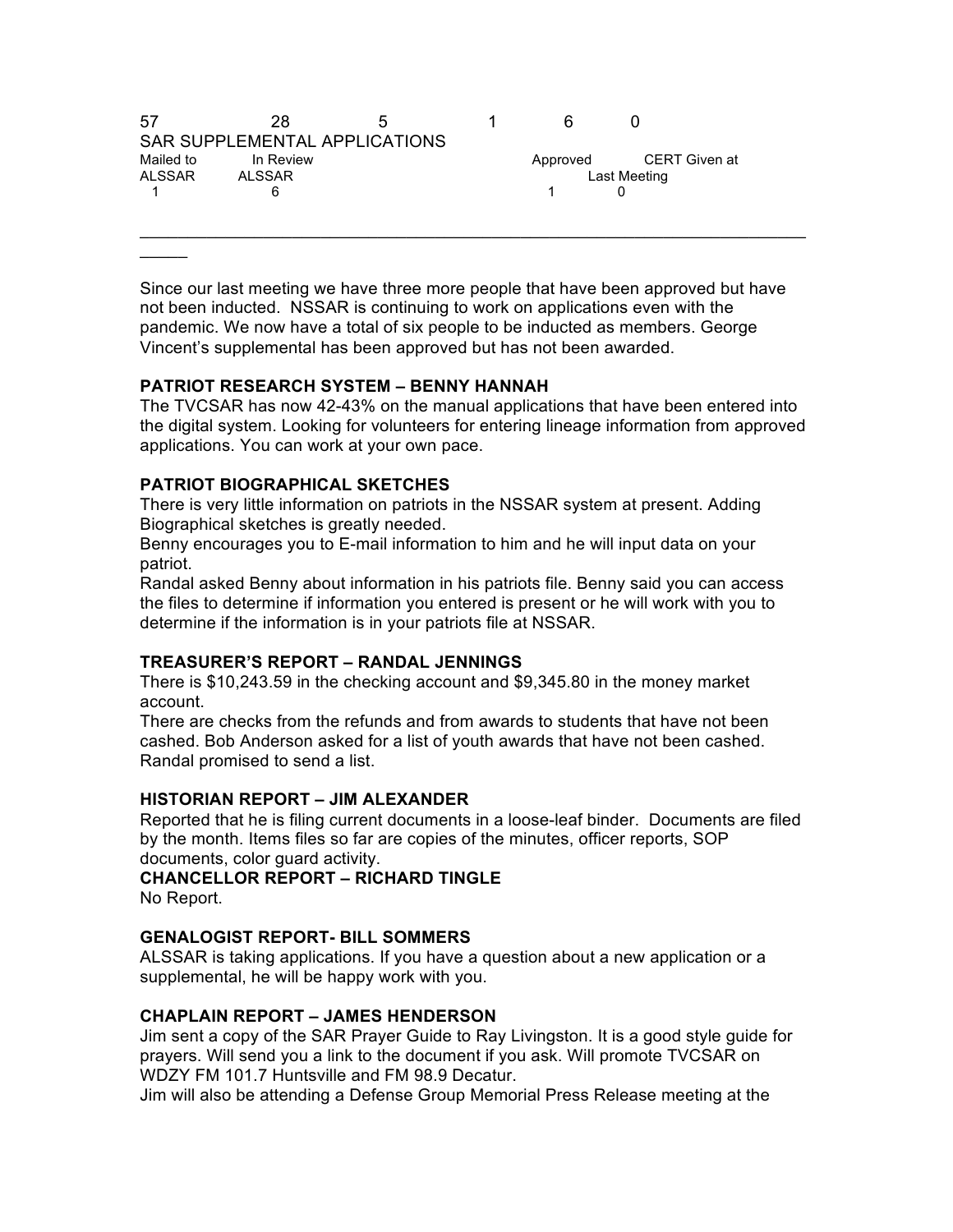Veteran Memorial. He will plug SAR and Association of US Army since he is Chaplain for both Groups.

## **NSSAR/ALSSAR COMMENTS**

Warren Alter commented to Chaplain James Henderson that the Chapter should claim credit for his promotion of TVCSAR in our Americanism report.

Bruce Pickette asked if we had started sending applications to Ron Bearden, State Registrar. Bob Anderson answered the question since Ray Cassel was not on the call. He said he thought we were sending applications in small groups. Until recently NSSAR had been closed. Bruce encouraged us to send applications and get the process restarted.

## **COMMITTEE REPORTS**

Benny Hannah, Chair of the Public Service and Heroism Committee.

Benny is taking over for Mac Moon. When Mac died, many documents, names and information were not available. Benny has been able to find information needed from letters and other documents. He recently met with City of Madison Police Chief David Jernigan. Chief Jernigan had three officers in mind for heroism awards. He also is a member of fourteen groups that can help Benny find people in Public Service awards. **ACTIONS POINTS**

- 1. Induct six new members and award supplemental certificate when meetings at the Huntsville Library resume.
	- 2. Present Library Memorial Donation when Library reopens.

3. Officers attend ALSSAR BOM Zoom meeting on Saturday, May 16th at 10:00 AM.

4. Need volunteers for data entry for Patriot Research Project. Contact Benny Hannah.

- 5. Provide Bios for you Patriot. Send info to Benny Hannah.
- 6. Randal to send list of Youth Award Checks not cashed to Bob Anderson.
- 7. Record Chaplain James Henderson's PR efforts to be used for Americanism Award.

## **CLOSING COMMENTS**

Topper Birney was concerned that teachers and students in the Huntsville are not participating in SAR educational contests. Bob Anderson told him that others had tried to approach the Huntsville School System and there was no response. Topper said that the teachers he talked to had never heard of the SAR contest. Topper offered to contact the current Superintendent. Bob offered to talk with Topper after the meeting.

#### **Benediction – Chaplain James Henderson**

The benediction was given by Chaplain Henderson. **Recessional**  President Ray gave the Recessional.

The meeting was adjourned at 12:16 PM.

Dudley Burwell, Recording Secretary Tennessee Valley Chapter, SAR